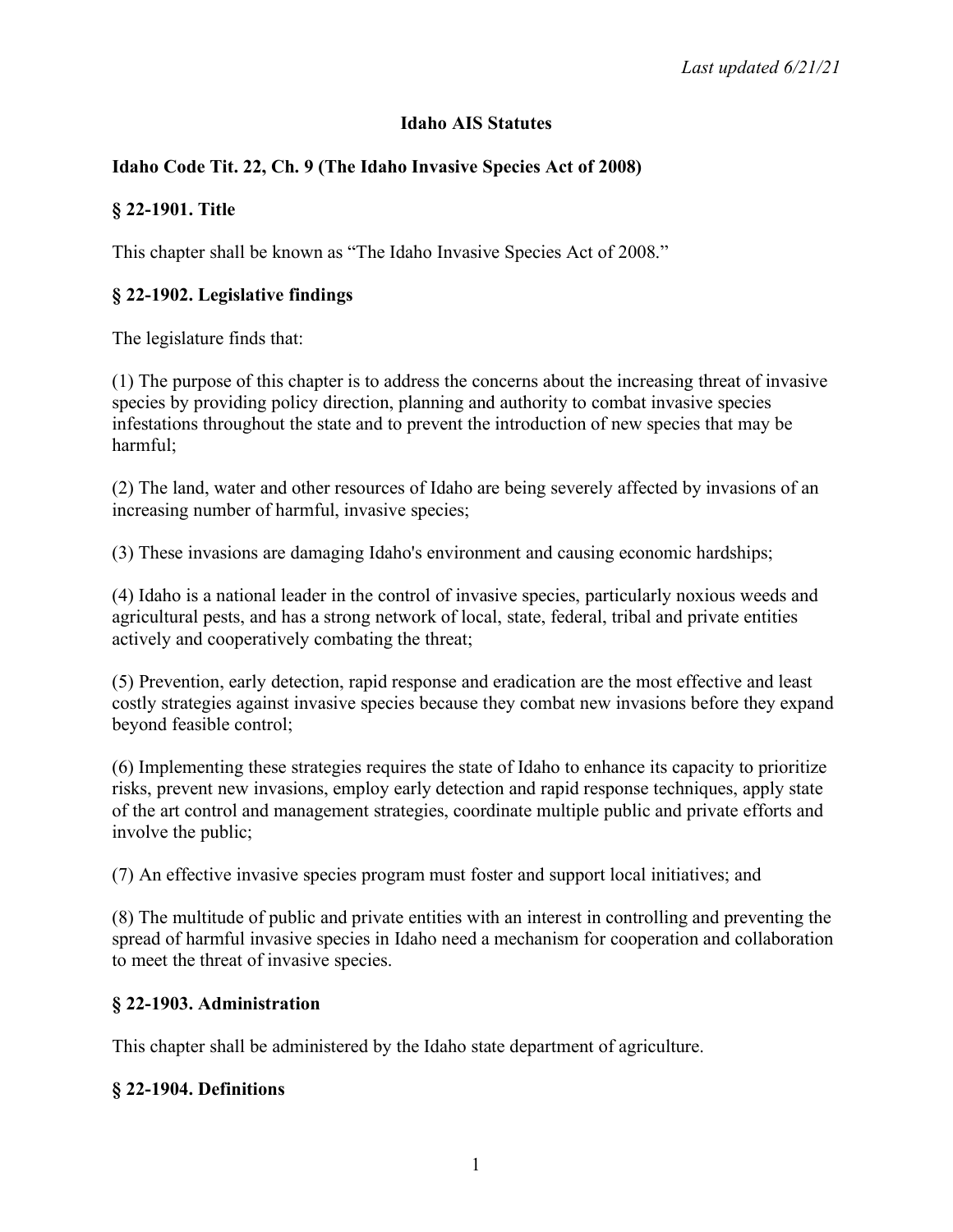Unless otherwise noted in this chapter the definitions as set forth in section 22-2005, Idaho Code, are adopted by reference.

(1) "Conveyance" means a terrestrial or aquatic vehicle or a vehicle part that may carry or contain an invasive species or plant pest. A conveyance includes a motor vehicle, a vessel, a motorboat, a sailboat, a personal watercraft, a trailer or any other means or method of transportation. "Conveyance" also includes a live well or a bilge area of a watercraft.

(2) "Environmental harm" means to cause significant adverse effects on uses of natural resources or on plants or animals.

(3) "Invasive species" means species not native to Idaho, including their seeds, eggs, spores, larvae or other biological material capable of propagation, that cause economic or environmental harm and are capable of spreading in the state. "Invasive species" does not include crops, improved forage grasses, domestic livestock, or other beneficial nonnative organisms.

## **§ 22-1905. Prohibited actions**

No person may import, export, purchase, sell, barter, distribute, propagate, transport or introduce an invasive species into or within the state of Idaho and no person may possess an invasive species, except:

(1) Under a permit issued by the director;

(2) When being transported to an appropriate state authority, or another destination as such authority may direct, in a sealed container for purposes of identifying the species or reporting the presence of the species;

(3) When being transported for disposal as part of an approved control activity under a permit issued pursuant to section 22-1906, Idaho Code;

(4) When the specimen has been lawfully acquired dead and, in the case of plant species, all seeds are removed or are otherwise rendered nonviable;

(5) In the form of herbaria or other preserved specimens, so long as such specimens are rendered nonviable; or

(6) As the director may otherwise prescribe by rule.

## **§ 22-1906. Duties of the department and director**

The department may prevent and control, by such means as shall be prescribed and provided by law, rule or by order of the department, all invasive species that may cause economic or environmental harm to the state. The director shall: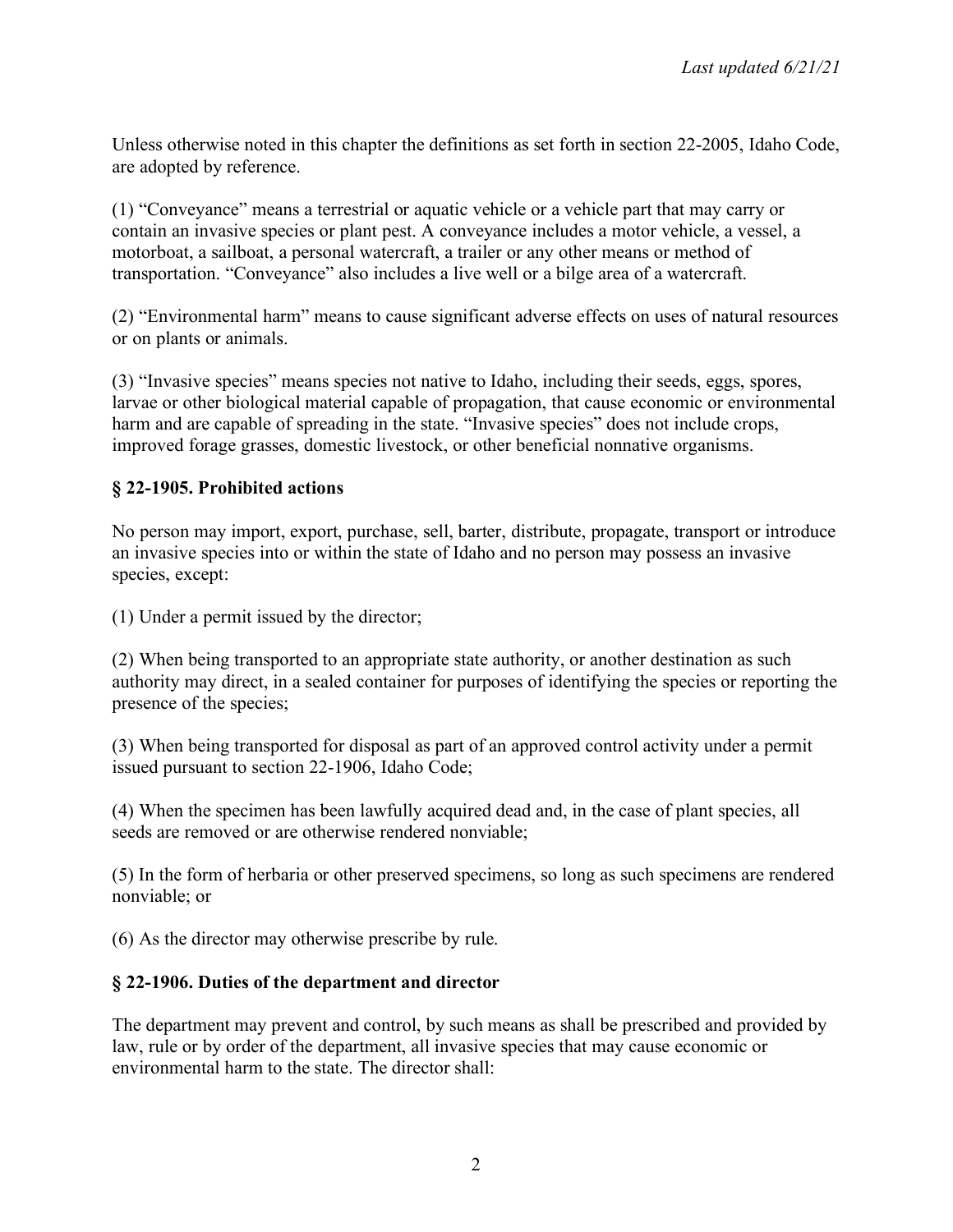(1) After due investigation, report the detection of new invasive species within the state to the appropriate state and federal officials;

(2) Issue permits for the transport or possession of an invasive species into, within or through the state of Idaho. Permits shall include requirements to ensure the containment of that species, as may be prescribed in rule. These duties shall not usurp existing provisions of the Idaho Code, programs that deal with invasive species issues, or the individual missions of any state agency or duplicate efforts existing upon passage of this act.

## **§ 22-1907. Rules and orders**

The director is hereby authorized to promulgate rules necessary for the efficient enforcement of the provisions of this chapter. Rulemaking authority shall include, but not be limited to, the determination of which species are invasive and the establishment of procedures for testing, sampling, inspection, certification, permitting, compliance verification and recordkeeping. The director may by written order designate a species as invasive until such time as it may be added to the official rules of the department.

## **§ 22-1908. Authority to conduct inspections**

(1) In order to accomplish the purposes of this chapter, the director may enter upon and inspect any public or private premises, lands, bodies of water, or means of conveyance, or article of any person within this state, for the purpose of inspecting, surveying, treating, controlling, collecting samples, or destroying any invasive species.

(2) The director may establish check stations at points of entry to the state, or other facilities and sites throughout the state, as necessary to carry out the provisions of this chapter.

(3) No person shall proceed past or travel through an established inspection station during its hours of operation while towing, carrying or transporting any conveyance without presenting such conveyance for inspection.

#### **§ 22-1909. Disposition of invasive species**

The director is authorized to seize, decontaminate or destroy any invasive species found in this state from public or private ownership or control as necessary to carry out the provisions of this chapter.

#### **§ 22-1910. Hold order**

The director may issue hold orders to take prompt regulatory action in invasive species emergencies on any article, commodity, conveyance, vehicle or other means of transportation entering this state when it is reasonably believed that the article, commodity, conveyance, vehicle or other means of transportation is in violation of this chapter or rules promulgated hereunder. The hold order shall contain contact information for the owner of the article,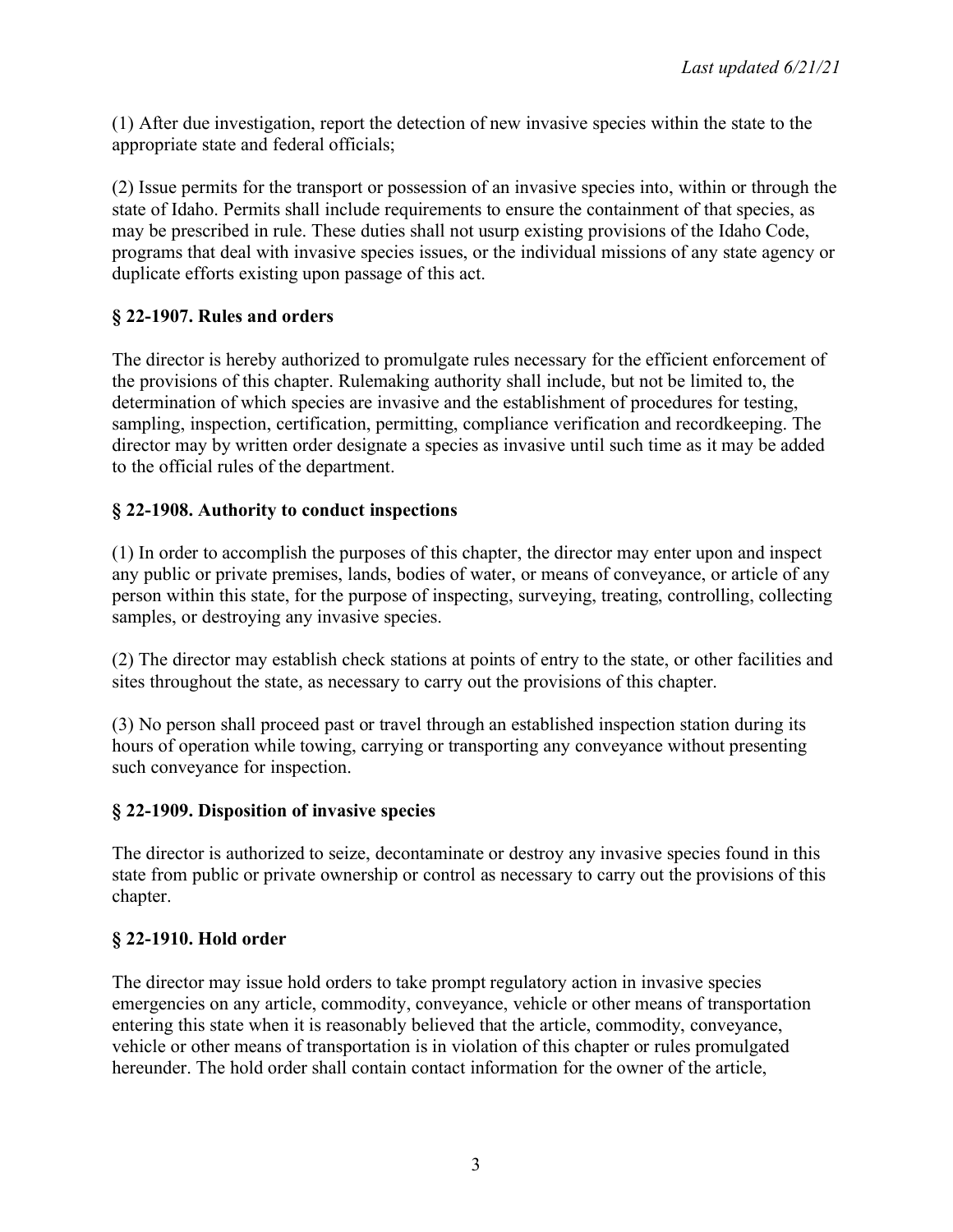commodity, conveyance, vehicle or other means of transportation, the reason for the hold order, and the conditions for release.

## **§ 22-1910A. Law enforcement**

(1) It shall be the duty of all peace officers within the state of Idaho, as defined by section 19- 5101(d), Idaho Code, to enforce the provisions of this chapter by making a complaint or citation as described in section 19-3901, Idaho Code.

(2) Peace officers within the state of Idaho, upon reasonable suspicion that a conveyance is infested with quagga mussels or zebra mussels, may require a driver of a vehicle to stop and submit to an inspection of the exterior of any conveyance(s) in plain view.

(3) If the peace officer has probable cause to believe that the conveyance(s) are contaminated with quagga mussels or zebra mussels, or when a conveyance is found to be contaminated or otherwise carrying quagga mussels or zebra mussels, the peace officer shall detain the vehicle and conveyance(s) and immediately summon a tow truck to transport the conveyance(s) to the nearest available impound yard.

(4) Upon impoundment, the director shall issue a hold order as provided in this chapter specifying the conditions for release.

## **§ 22-1911. Invasive species fund**

There is hereby established in the state treasury an invasive species fund.

(1) The fund shall receive such appropriations as deemed necessary by the governor and the legislature to accomplish the goals of this chapter. The fund shall also receive moneys from the collection of reasonable fees for permits or as otherwise required by this chapter or rules promulgated hereunder. The fund may also receive, at the discretion of the director, moneys from any other lawful source including, without limitation, fees, penalties, fines, gifts, grants, legacies of money, property, securities or other assets, or any other source, public or private.

(2) Moneys in the invasive species fund are subject to appropriation for the purposes of this chapter. The fund shall be used to support activities related to the prevention, detection, control and management of invasive species in Idaho.

(3) All interest or other income accruing from moneys deposited to the fund shall be redeposited and accrue to the fund. Any unexpended balance left in the fund at the end of any fiscal year shall carry forward without reduction to the following fiscal year.

## **§ 22-1912. Control and eradication costs--Deficiency warrants--Cooperation with other entities and citizens**

Whenever the director determines that there exists the threat of an infestation of an invasive species on state-owned land or water, private, forested, range or agricultural land or water, and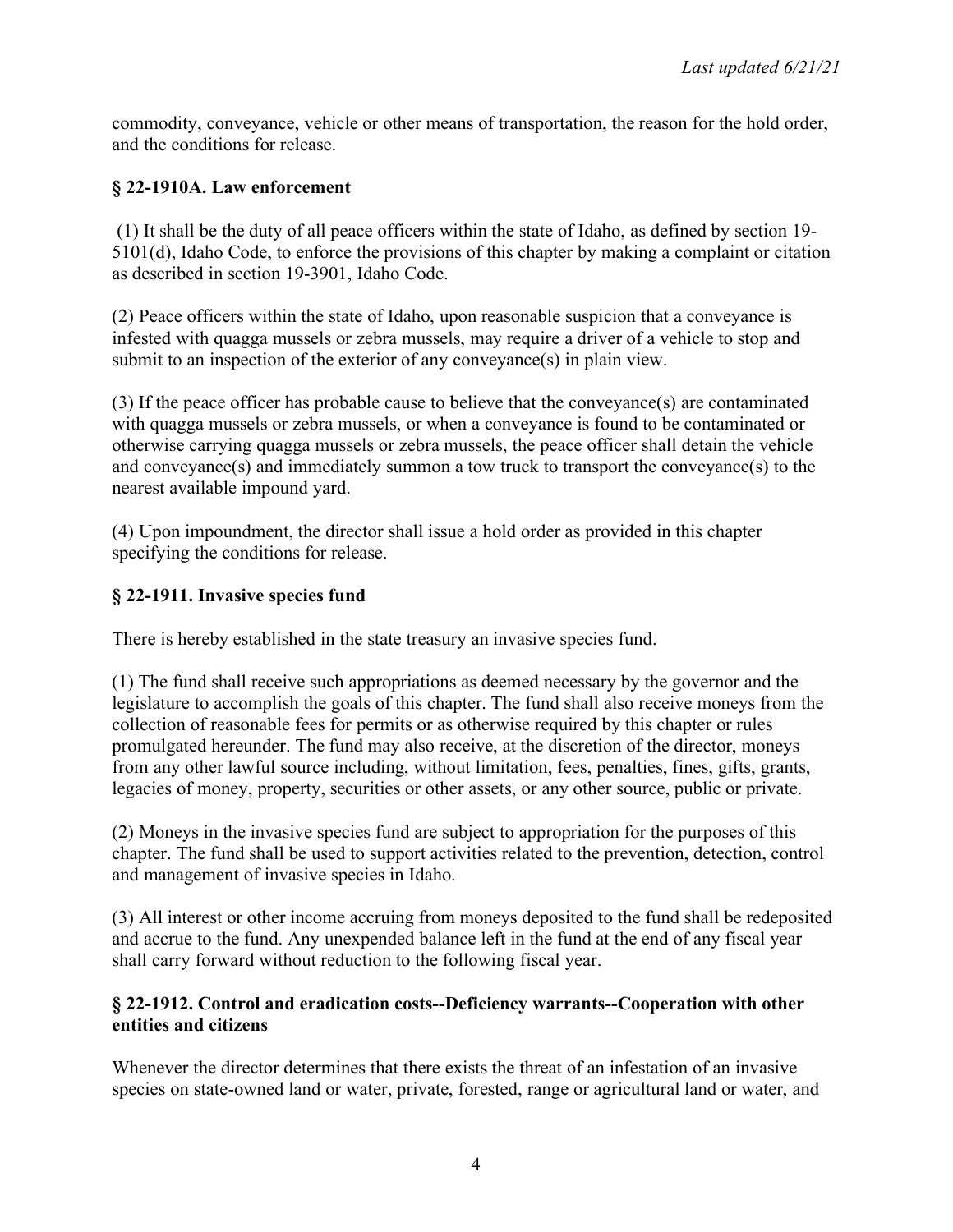that the infestation is of such a character as to be a menace to state, private, range, forest or agricultural land or water, the director shall cause the infestation to be controlled and eradicated, using such moneys as have been appropriated or may hereafter be made available for such purposes. Provided however, that whenever the cost of control and eradication exceeds the moneys appropriated or otherwise available for that purpose, the state board of examiners may authorize the issuance of deficiency warrants against the general fund for up to five million dollars (\$5,000,000) in any one (1) year for such control and eradication. Control and eradication costs may include, but are not limited to, costs for survey, detection, inspection, enforcement, diagnosis, treatment and disposal of infected or infested materials, cleaning and disinfecting of infected premises or vessels and indemnity paid to owners for infected or infested materials destroyed by order of the director. The director, in executing the provisions of this chapter insofar as it relates to control and eradication, shall have the authority to cooperate with federal, state, county and municipal agencies and private citizens in control and eradication efforts; provided, that in the case of joint federal/state programs, state moneys shall only be used to pay the state's share of the cost of the control and eradication efforts. Such moneys for which the state shall thus become liable shall be paid as a part of the expenses of the Idaho state department of agriculture out of appropriations that shall be made by the legislature for that purpose from the general fund of the state. In all appropriations hereafter made for expenses of the department, account shall be taken of and provision made for this item of expense.

# **§ 22-1913. Penalties for violations**

(1) Any person who knowingly violates any provision of this chapter, or of the rules promulgated hereunder for carrying out the provisions of this chapter, or who fails or refuses to comply with any requirements herein specified, or who interferes with the department, its agents, designees or employees, in the execution, or on account of the execution of its or their duties under this chapter or rules promulgated hereunder, shall be guilty of a misdemeanor and upon conviction thereof, shall be fined not more than three thousand dollars (\$3,000) or be imprisoned in a county jail for not more than twelve (12) months or be subject to both such fine and imprisonment.

(2) Any person who violates or fails to comply with any of the provisions of this chapter or any rules promulgated hereunder may be assessed a civil penalty by the department or its duly authorized agent of not more than ten thousand dollars (\$10,000) for each offense and shall be liable for reasonable attorney's fees.

(a) Assessment of a civil penalty may be made in conjunction with any other department administrative action.

(b) No civil penalty may be assessed unless the person charged was given notice and opportunity for a hearing pursuant to the Idaho administrative procedure act.

(c) If the department is unable to collect such penalty or if any person fails to pay all or a set portion of the civil penalty as determined by the department, it may recover such amount by action in the appropriate district court.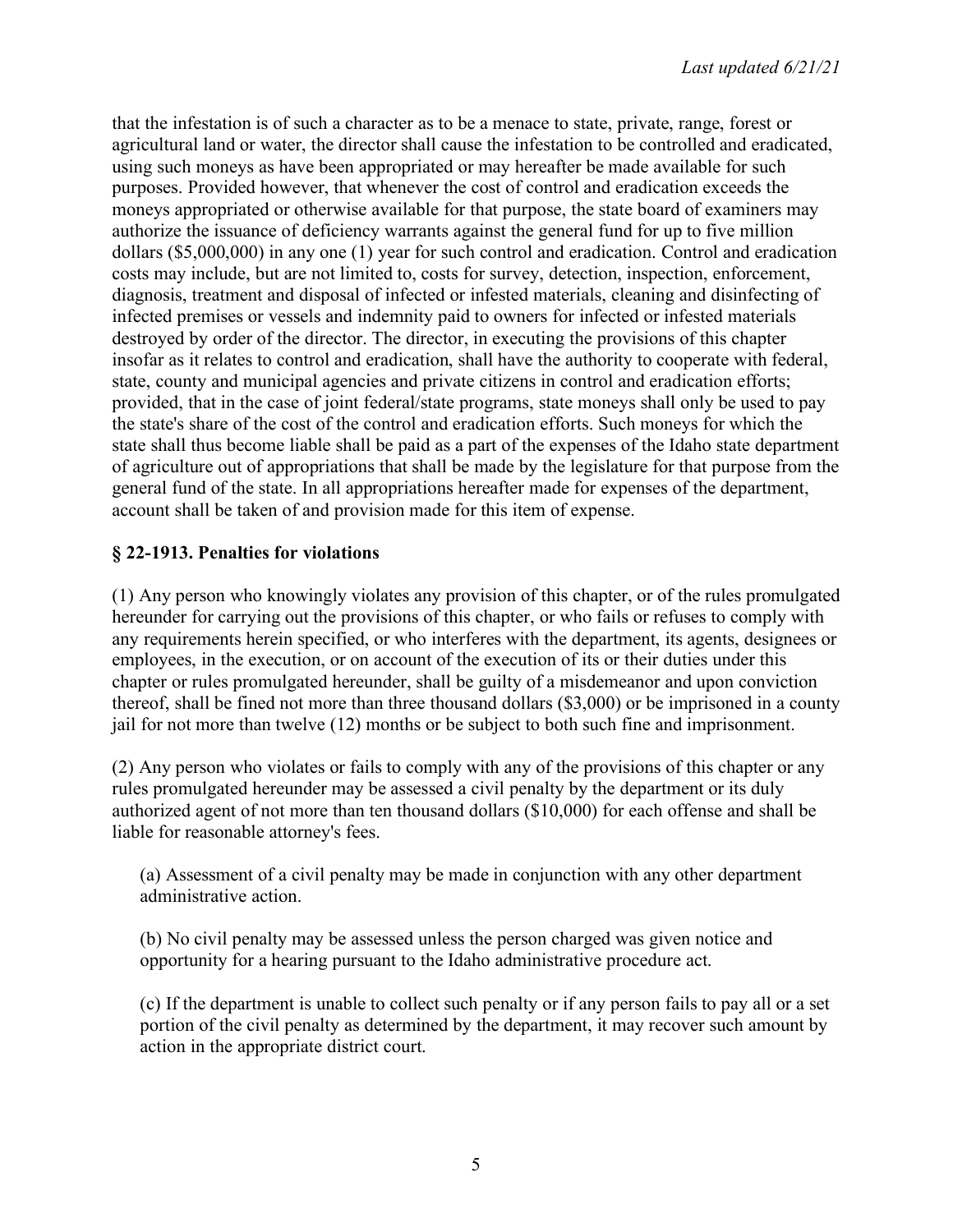(d) Any person against whom the department has assessed a civil penalty under the provisions of this section may, within twenty-eight (28) days of the final action by the agency making the assessment, appeal the assessment to the district court of the county in which the violation is alleged by the department to have occurred.

(e) All civil penalties collected pursuant to this section shall be remitted to the invasive species fund as authorized under section 22-1911, Idaho Code.

(3) Nothing in this chapter shall be construed as requiring the director to report minor violations for prosecution when he believes that the public interest will be best served by suitable warnings or other administrative action.

# **§ 22-1914. Cooperative agreements**

(1) The department may enter into cooperative agreements with persons and entities including, but not limited to, civic groups and governmental agencies, to adopt and execute plans to detect and control areas infested with invasive species. Such cooperative agreements may include provisions for funding to implement agreements.

(2) If an invasive species occurs and cannot be adequately controlled by individual persons, owners, tenants or local units of government, the department may conduct the necessary control measures independently or on a cooperative basis with federal or other units of government.

(3) The department shall have the authority to delegate selected and clearly identified elements of its authorities and duties to another agency of the state with appropriate expertise or administrative capacity upon mutual agreement with that agency. The department is authorized to enter into memoranda of agreement with other state agencies to implement the delegations authorized in this subsection. Such delegation may include provisions of funding for implementation of the delegations. The department shall retain primary authority and responsibility for all requirements of this chapter unless otherwise directed herein.

## **§ 22-1915. No effect on existing liability**

The enactment of this chapter does not terminate or modify any civil or criminal liability relating to plant pests which exists prior to the effective date of this chapter.

# **§ 22-1916. Hold harmless**

Any state or federal agency or contractor, its officers, agents and employees implementing or enforcing the provisions of this chapter shall be held harmless against all claims arising from the good faith enforcement and implementation of the provisions of this chapter and rules promulgated hereunder, in accordance with the Idaho tort claims act, chapter 9, title 6, Idaho Code.

# **§ 22-1917. Severability**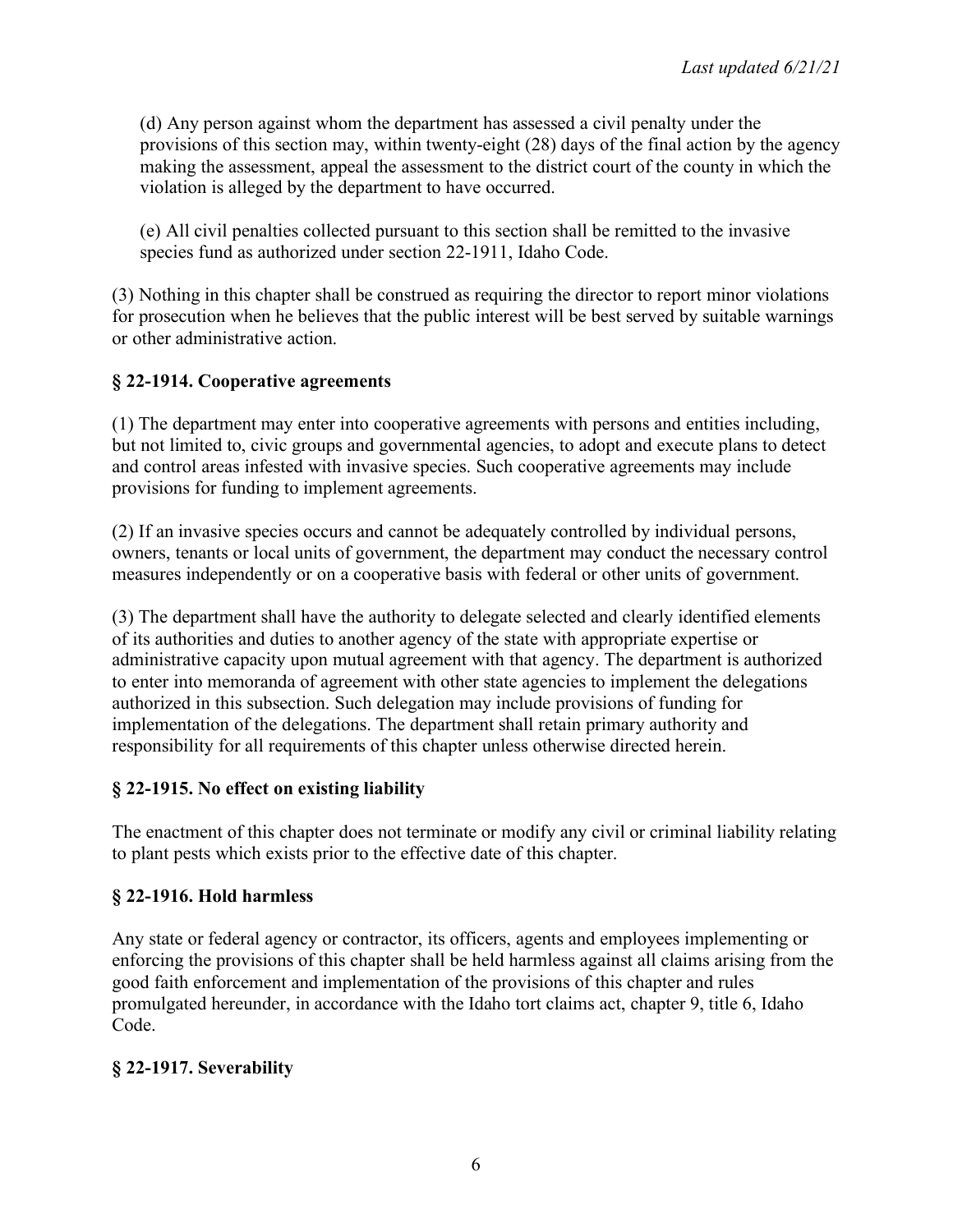The provisions of this act are hereby declared to be severable and if any provision of this act or the application of such provision to any person or circumstance is declared invalid for any reason, such declaration shall not affect the validity of the remaining portions of this act.

## **Idaho Code Tit. 67, Ch. 70 (Idaho Safe Boating Act)**

#### **§ 67-7008A. Additional fees--Deposit into invasive species fund**

(1) In addition to any other moneys or fees collected pursuant to the provisions of section 67- 7008, Idaho Code, or any other provision of chapter 70, title 67, Idaho Code, all vessels shall pay an additional fee each calendar year as follows:

(a) Motorized vessels and sailboats:

(i) Ten dollars (\$10.00) per vessel numbered in the state of Idaho prior to launch into the public waters of the state;

(ii) Thirty dollars (\$30.00) per vessel documented through the United States coast guard or registered or numbered outside the state of Idaho prior to launch into the public waters of the state.

(b) Nonmotorized vessels: Seven dollars (\$7.00) per vessel prior to launch into the public waters of the state.

(c) Licensed outfitters, as defined in section 36-2102(b), Idaho Code, with nonmotorized fleets exceeding five (5) vessels shall be afforded a prorated group rate of thirty-two dollars  $(\$32.00)$  for six  $(6)$  to ten  $(10)$  vessels; fifty-seven dollars  $(\$57.00)$  for eleven  $(11)$  to twenty (20) vessels; and one hundred two dollars (\$102) for twenty-one (21) or more vessels up to a maximum of one hundred (100) vessels. The fee for any additional vessels shall be one dollar (\$1.00) per vessel. The licensed outfitter group rates shall also be available for groups exempt from licensing pursuant to section 36-2103, Idaho Code.

(2) Upon payment of the fee as provided in this section, the payor shall be issued a protection against invasive species sticker that shall be displayed on the vessel in a manner as prescribed by the rules of the department. Stickers shall be considered in full force and effect through December 31 of the year of issue.

(3) Fees shall be collected by the department or authorized vendor.

(a) Vendors may retain one dollar and fifty cents (\$1.50) of fees collected pursuant to this section except those collected pursuant to subsection  $(1)(a)(i)$  of this section.

(b) The department shall retain up to twenty percent (20%) of the fees for the actual costs of administering the sticker program.